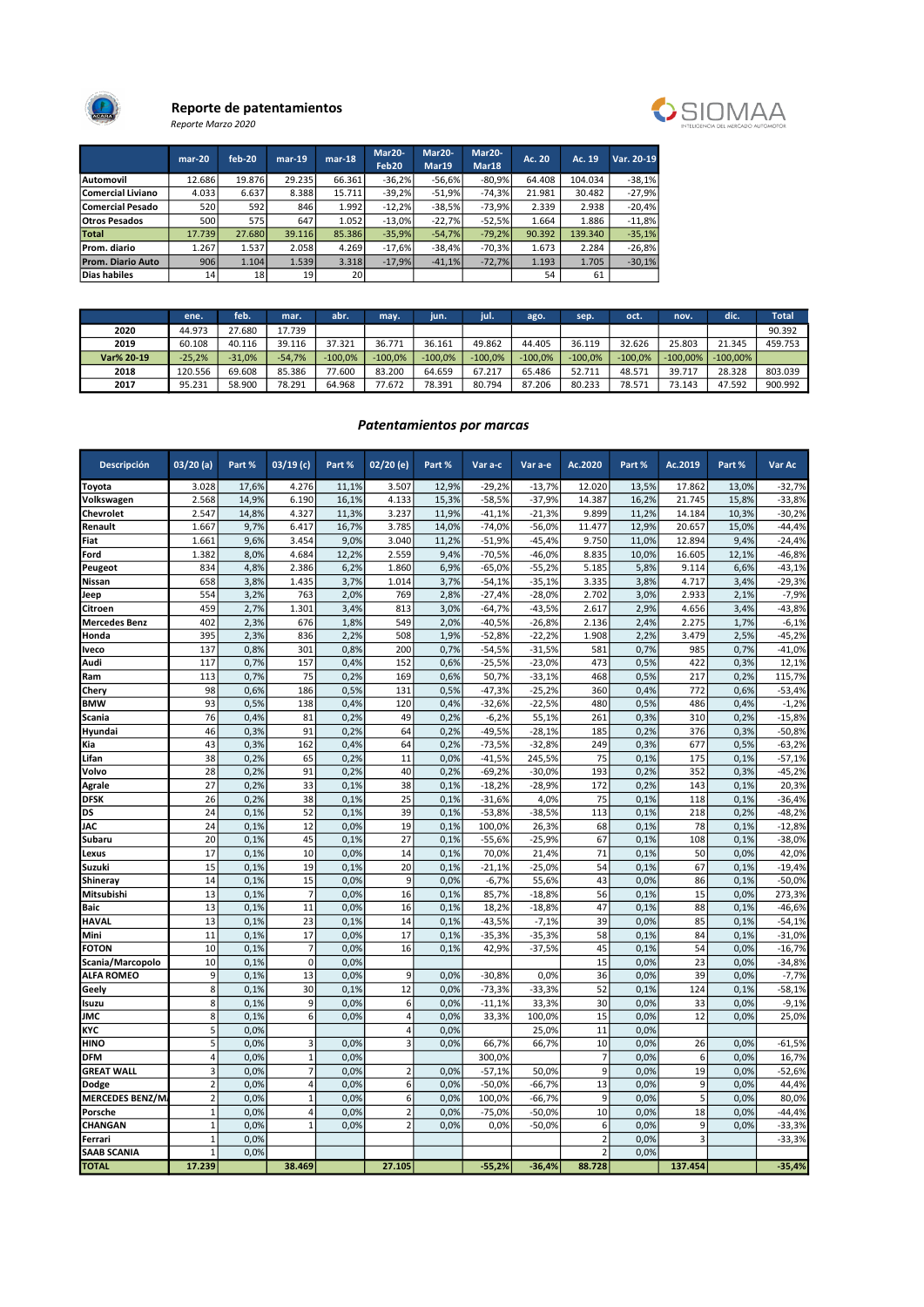

#### Reporte de patentamientos

Reporte Marzo 2020



|                      |                         |        |                |        |                | <b>AUTOS + LIVIANOS</b> |          |          |         |        |         |        |          |
|----------------------|-------------------------|--------|----------------|--------|----------------|-------------------------|----------|----------|---------|--------|---------|--------|----------|
| <b>Descripción</b>   | 03/20(a)                | Part % | $03/19$ (c)    | Part % | $02/20$ (e)    | Part %                  | Var a-c  | Var a-e  | Ac.2020 | Part % | Ac.2019 | Part % | Var Ac   |
| Toyota               | 3.028                   | 18,1%  | 4.276          | 11,4%  | 3.507          | 13,2%                   | $-29,2%$ | $-13,7%$ | 12.020  | 13,9%  | 16.082  | 14,1%  | $-25,3%$ |
| Chevrolet            | 2.547                   | 15,2%  | 4.327          | 11,5%  | 3.237          | 12,2%                   | $-41,1%$ | $-21,3%$ | 9.899   | 11,5%  | 12.316  | 10,8%  | $-19,6%$ |
| Volkswagen           | 2.516                   | 15.1%  | 6.116          | 16.3%  | 4.073          | 15.4%                   | $-58.9%$ | $-38.2%$ | 14.187  | 16.4%  | 17.774  | 15.6%  | $-20.2%$ |
| Renault              | 1.667                   | 10,0%  | 6.417          | 17,1%  | 3.785          | 14,3%                   | $-74,0%$ | $-56,0%$ | 11.477  | 13,3%  | 16.365  | 14,3%  | $-29,9%$ |
| Fiat                 | 1.661                   | 9,9%   | 3.454          | 9,2%   | 3.040          | 11,5%                   | $-51,9%$ | $-45,4%$ | 9.750   | 11,3%  | 11.022  | 9,7%   | $-11,5%$ |
| Ford                 | 1.353                   | 8,1%   | 4.556          | 12,1%  | 2.535          | 9,6%                    | $-70,3%$ | $-46,6%$ | 8.734   | 10,1%  | 13.120  | 11,5%  | $-33,4%$ |
| Peugeot              | 834                     | 5,0%   | 2.386          | 6,3%   | 1.860          | 7,0%                    | $-65,0%$ | $-55,2%$ | 5.185   | 6,0%   | 8.296   | 7,3%   | $-37,5%$ |
| Nissan               | 658                     | 3,9%   | 1.435          | 3.8%   | 1.014          | 3.8%                    | $-54.1%$ | $-35.1%$ | 3.335   | 3,9%   | 3.861   | 3,4%   | $-13,6%$ |
| Jeep                 | 554                     | 3,3%   | 763            | 2,0%   | 769            | 2,9%                    | $-27,4%$ | $-28,0%$ | 2.702   | 3,1%   | 2.571   | 2,3%   | 5,1%     |
| Citroen              | 459                     | 2,8%   | 1.301          | 3,5%   | 813            | 3,1%                    | $-64,7%$ | $-43,5%$ | 2.617   | 3,0%   | 4.122   | 3,6%   | $-36,5%$ |
| Honda                | 395                     | 2,4%   | 836            | 2,2%   | 508            | 1,9%                    | $-52,8%$ | $-22,2%$ | 1.908   | 2,2%   | 3.164   | 2,8%   | $-39,7%$ |
| <b>Mercedes Benz</b> | 213                     | 1,3%   | 373            | 1,0%   | 317            | 1.2%                    | $-42,9%$ | $-32,8%$ | 1.163   | 1,4%   | 1.179   | 1,0%   | $-1,4%$  |
| Audi                 | 117                     | 0.7%   | 157            | 0.4%   | 152            | 0.6%                    | $-25.5%$ | $-23.0%$ | 473     | 0.6%   | 342     | 0.3%   | 38,3%    |
| Ram                  | 113                     | 0,7%   | 75             | 0,2%   | 169            | 0,6%                    | 50,7%    | $-33,1%$ | 468     | 0,5%   | 182     | 0,2%   | 157,1%   |
| Chery                | 98                      | 0,6%   | 186            | 0,5%   | 131            | 0,5%                    | $-47,3%$ | $-25,2%$ | 360     | 0,4%   | 691     | 0,6%   | $-47,9%$ |
| <b>BMW</b>           | 93                      | 0,6%   | 138            | 0,4%   | 120            | 0,5%                    | $-32,6%$ | $-22,5%$ | 480     | 0,6%   | 415     | 0,4%   | 15,7%    |
| lveco                | 50                      | 0,3%   | 175            | 0,5%   | 69             | 0,3%                    | $-71,4%$ | $-27,5%$ | 216     | 0,3%   | 451     | 0,4%   | $-52,1%$ |
| Hyundai              | 46                      | 0,3%   | 90             | 0.2%   | 61             | 0.2%                    | $-48,9%$ | $-24.6%$ | 180     | 0.2%   | 334     | 0.3%   | $-46,1%$ |
| Kia                  | 43                      | 0,3%   | 162            | 0,4%   | 64             | 0,2%                    | $-73,5%$ | $-32,8%$ | 249     | 0,3%   | 613     | 0,5%   | $-59,4%$ |
| Lifan                | 38                      | 0,2%   | 65             | 0,2%   | 11             | 0,0%                    | $-41,5%$ | 245,5%   | 75      | 0,1%   | 146     | 0,1%   | $-48,6%$ |
| <b>DFSK</b>          | 26                      | 0,2%   | 38             | 0,1%   | 25             | 0,1%                    | $-31,6%$ | 4,0%     | 75      | 0,1%   | 100     | 0,1%   | $-25,0%$ |
| DS                   | 24                      | 0.1%   | 52             | 0.1%   | 39             | 0,2%                    | $-53,8%$ | $-38,5%$ | 113     | 0.1%   | 203     | 0,2%   | $-44,3%$ |
| <b>JAC</b>           | 24                      | 0.1%   | 12             | 0,0%   | 19             | 0.1%                    | 100,0%   | 26,3%    | 68      | 0.1%   | 72      | 0.1%   | $-5,6%$  |
| Subaru               | 20                      | 0,1%   | 45             | 0,1%   | 27             | 0,1%                    | $-55,6%$ | $-25,9%$ | 67      | 0,1%   | 82      | 0,1%   | $-18,3%$ |
| Lexus                | 17                      | 0,1%   | 10             | 0,0%   | 14             | 0,1%                    | 70,0%    | 21,4%    | 71      | 0,1%   | 49      | 0,0%   | 44,9%    |
| Suzuki               | 15                      | 0.1%   | 19             | 0.1%   | 20             | 0.1%                    | $-21.1%$ | $-25,0%$ | 54      | 0.1%   | 54      | 0.1%   | 0,0%     |
| Shineray             | 14                      | 0.1%   | 15             | 0,0%   | 9              | 0,0%                    | $-6,7%$  | 55,6%    | 43      | 0.1%   | 76      | 0.1%   | $-43,4%$ |
| Mitsubishi           | 13                      | 0.1%   | $\overline{7}$ | 0,0%   | 16             | 0,1%                    | 85,7%    | $-18,8%$ | 56      | 0.1%   | 13      | 0.0%   | 330,8%   |
| <b>Baic</b>          | 13                      | 0,1%   | 11             | 0,0%   | 16             | 0,1%                    | 18,2%    | $-18,8%$ | 47      | 0,1%   | 85      | 0,1%   | $-44,7%$ |
| <b>HAVAL</b>         | 13                      | 0,1%   | 23             | 0,1%   | 14             | 0,1%                    | $-43,5%$ | $-7,1%$  | 39      | 0,1%   | 76      | 0,1%   | $-48,7%$ |
| Mini                 | 11                      | 0.1%   | 17             | 0.1%   | 17             | 0.1%                    | $-35,3%$ | $-35,3%$ | 58      | 0.1%   | 77      | 0.1%   | $-24,7%$ |
| <b>ALFA ROMEO</b>    | 9                       | 0,1%   | 13             | 0,0%   | 9              | 0,0%                    | $-30,8%$ | 0,0%     | 36      | 0,0%   | 33      | 0,0%   | 9,1%     |
| Geely                | 8                       | 0,1%   | 30             | 0,1%   | 12             | 0,1%                    | $-73,3%$ | $-33,3%$ | 52      | 0,1%   | 110     | 0.1%   | $-52,7%$ |
| <b>FOTON</b>         | 8                       | 0,1%   | 6              | 0,0%   | 16             | 0,1%                    | 33,3%    | $-50,0%$ | 40      | 0,1%   | 49      | 0,0%   | $-18,4%$ |
| Volvo                | $\overline{5}$          | 0.0%   | 12             | 0.0%   | 4              | 0.0%                    | $-58,3%$ | 25,0%    | 17      | 0.0%   | 36      | 0.0%   | $-52,8%$ |
| KYC                  | 5                       | 0.0%   |                |        | $\overline{4}$ | 0.0%                    |          | 25,0%    | 11      | 0.0%   |         | 0.0%   |          |
| <b>GREAT WALL</b>    | 3                       | 0,0%   | $\overline{7}$ | 0,0%   | $\overline{2}$ | 0,0%                    | $-57,1%$ | 50,0%    | 9       | 0,0%   | 18      | 0,0%   | $-50,0%$ |
| Isuzu                | $\overline{\mathbf{3}}$ | 0,0%   |                |        | $\overline{2}$ | 0,0%                    |          | 50,0%    | 9       | 0,0%   | 3       | 0,0%   | 200,0%   |
| Dodge                | $\overline{2}$          | 0,0%   | 4              | 0,0%   | 6              | 0,0%                    | $-50,0%$ | $-66,7%$ | 13      | 0,0%   | 9       | 0,0%   | 44,4%    |
| Porsche              | $\overline{1}$          | 0.0%   | $\overline{4}$ | 0.0%   | $\overline{2}$ | 0.0%                    | $-75,0%$ | $-50.0%$ | 10      | 0.0%   | 17      | 0.0%   | $-41,2%$ |
| CHANGAN              | $\mathbf{1}$            | 0.0%   | $\mathbf{1}$   | 0.0%   | $\overline{2}$ | 0.0%                    |          | $-50,0%$ | 6       | 0.0%   | 8       | 0.0%   | $-25,0%$ |
| Ferrari              | $\overline{1}$          | 0,0%   |                |        | $\Omega$       | 0,0%                    |          |          | t       | 0.0%   | 3       | 0.0%   | $-33,3%$ |
| <b>TOTAL</b>         | 16.719                  |        | 37.623         |        | 26.513         |                         | $-55,6%$ | $-36,9%$ | 86.389  |        | 134.516 |        | $-35,8%$ |

| <b>CAMIONES + BUSES</b> |             |        |             |        |                 |        |          |          |         |        |                 |        |          |
|-------------------------|-------------|--------|-------------|--------|-----------------|--------|----------|----------|---------|--------|-----------------|--------|----------|
| <b>Descripción</b>      | $03/20$ (a) | Part % | $03/19$ (c) | Part % | $02/20$ (e)     | Part % | Var a-c  | Var a-e  | Ac.2020 | Part % | Ac.2019         | Part % | Var Ac   |
| Mercedes Benz           | 189         | 36,4%  | 303         | 35,8%  | 232             | 39,2%  | $-37,6%$ | $-18,5%$ | 973     | 41,6%  | 927             | 31,6%  | 32,6%    |
| <b>Iveco</b>            | 87          | 16,7%  | 126         | 14,9%  | 131             | 22,1%  | $-31,0%$ | $-33,6%$ | 365     | 15,6%  | 438             | 14.9%  | $-0,8%$  |
| Scania                  | 76          | 14,6%  | 81          | 9,6%   | 49              | 8,3%   | $-6,2%$  | 55,1%    | 261     | 11,2%  | 310             | 10,6%  | $-4,7%$  |
| Volkswagen              | 52          | 10,0%  | 74          | 8,8%   | 60              | 10,1%  | $-29,7%$ | $-13,3%$ | 200     | 8,6%   | 230             | 7,8%   | 0,5%     |
| Ford                    | 29          | 5,6%   | 128         | 15,1%  | 24              | 4,1%   | $-77,3%$ | 20,8%    | 101     | 4,3%   | 460             | 15,7%  | $-73,8%$ |
| <b>Agrale</b>           | 27          | 5,2%   | 33          | 3,9%   | 38 <sub>1</sub> | 6,4%   | $-18,2%$ | -28,9%   | 169     | 7,2%   | 143             | 4,9%   | 31,0%    |
| Volvo                   | 23          | 4,4%   | 79          | 9,3%   | 36              | 6,1%   | $-70,9%$ | $-36,1%$ | 176     | 7,5%   | 308             | 10,5%  | $-33,6%$ |
| Scania/Marcopolo        | 10          | 1,9%   | $\Omega$    | 0,0%   | $\Omega$        | 0,0%   |          |          | 15      | 0,6%   |                 | 0,3%   | -34,8%   |
| <b>JMC</b>              | 8           | 1,5%   | 6           | 0,7%   |                 | 0,7%   | 33,3%    | 100,0%   | 15      | 0,6%   | 12              | 0,4%   | 66,7%    |
| Isuzu                   | 5           | 1,0%   | 9           | 1,1%   |                 | 0,7%   | $-44,4%$ | 25,0%    | 21      | 0,9%   | 30 <sup>1</sup> | 1,0%   | $-25,0%$ |
| <b>HINO</b>             |             | 1,0%   | з           | 0,4%   | в               | 0,5%   | 66,7%    | 66,7%    | 10      | 0,4%   | 26              | 0,9%   | $-60,0%$ |
| <b>DFM</b>              |             | 0,8%   |             | 0,1%   | $\Omega$        | 0,0%   | 300,0%   |          |         | 0,3%   | 6               | 0,2%   | 16,7%    |
| MERCEDES BENZ/M         |             | 0,4%   |             | 0,1%   | 6               | 1,0%   | 100,0%   | $-66,7%$ | q       | 0,4%   |                 | 0,2%   | 80,0%    |
| <b>FOTON</b>            |             | 0,4%   |             | 0,1%   | $\Omega$        | 0,0%   | 100,0%   |          |         | 0,2%   |                 | 0,1%   | 150,0%   |
| <b>SAAB SCANIA</b>      |             | 0,2%   | $\Omega$    | 0,0%   | $\Omega$        | 0,0%   |          |          |         | 0,1%   |                 | 0,1%   |          |
| <b>TOTAL</b>            | 520         |        | 846         |        | 592             |        | $-38,5%$ | $-12,2%$ | 2.339   |        | 2.938           |        | $-20,4%$ |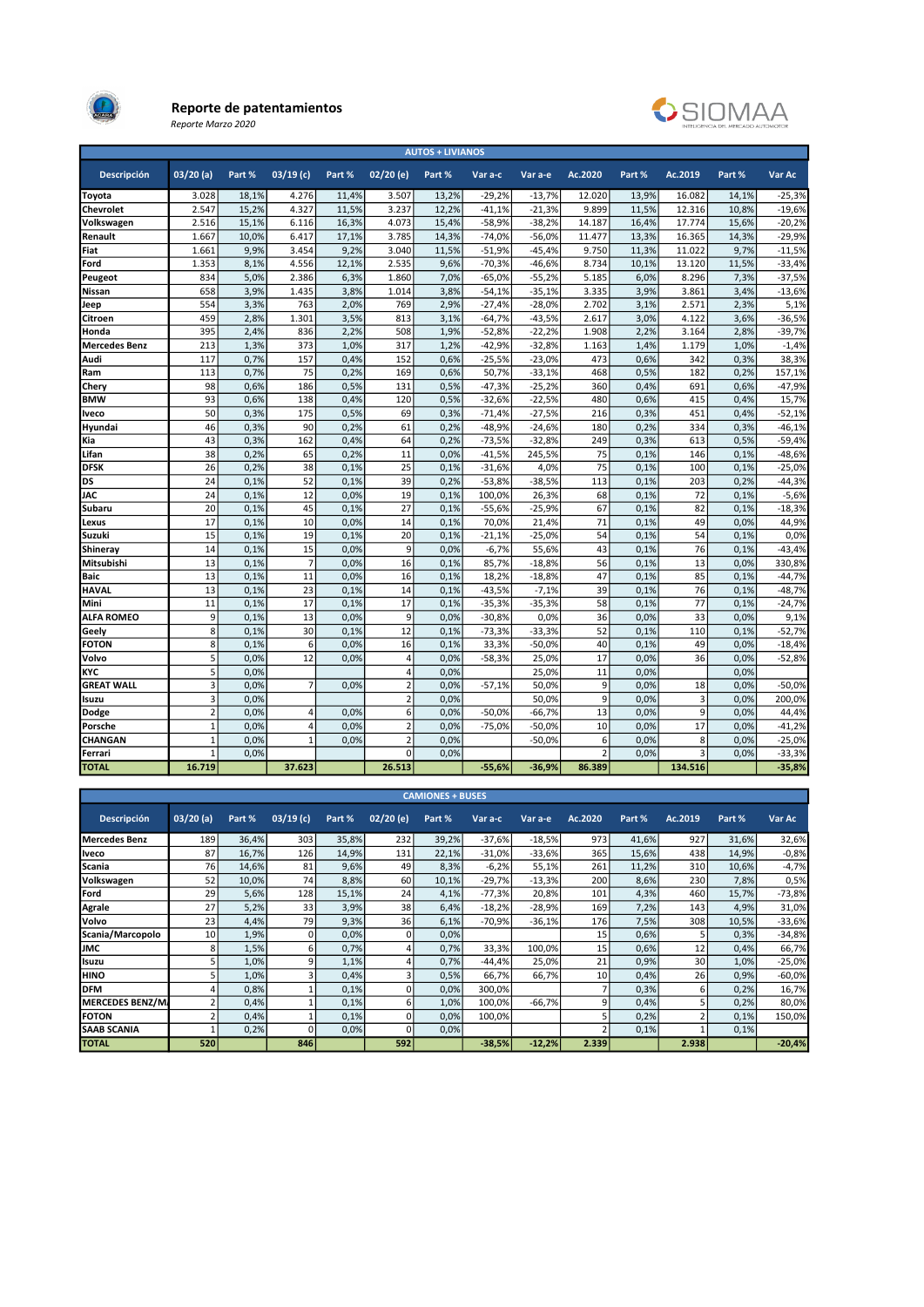



# Patentamientos por modelo - Ranking de automóviles

| <b>AUTOMÓVILES</b> |                                                        |          |              |             |              |          |              |                      |                      |            |              |            |              |                      |
|--------------------|--------------------------------------------------------|----------|--------------|-------------|--------------|----------|--------------|----------------------|----------------------|------------|--------------|------------|--------------|----------------------|
| Rank               | <b>Descripción</b>                                     | 03/20(a) | Part %       | $03/19$ (c) | Part %       | 02/20(e) | Part %       | Var a-c              | Var a-e              | Ac.2020    | Part %       | Ac.2019    | Part %       | Var Ac               |
| 1                  | <b>Chevrolet ONIX</b>                                  | 1.626    | 12,8%        | 1.449       | 5.0%         | 1.738    | 8.7%         | 12,2%                | $-6,4%$              | 4.993      | 7,8%         | 4.403      | 4,2%         | 33,1%                |
| $\overline{2}$     | <b>Toyota ETIOS</b>                                    | 823      | 6,5%         | 1.078       | 3,7%         | 857      | 4,3%         | $-23,7%$             | $-4,0%$              | 2.587      | 4,0%         | 4.613      | 4,4%         | $-38,4%$             |
| 3                  | <b>Volkswagen GOL TREND</b>                            | 687      | 5,4%         | 1.199       | 4,1%         | 1.297    | 6,5%         | $-42,7%$             | $-47,0%$             | 4.246      | 6,6%         | 3.875      | 3,7%         | 37,0%                |
| 4                  | <b>Ford KA</b>                                         | 582      | 4,6%         | 1.674       | 5,7%         | 849      | 4,3%         | $-65,2%$             | $-31,4%$             | 3.153      | 4,9%         | 5.651      | 5,4%         | $-32,6%$             |
| 5                  | <b>Toyota YARIS</b>                                    | 522      | 4,1%         | 562         | 1,9%         | 549      | 2,8%         | $-7,1%$              | $-4,9%$              | 1.833      | 2,9%         | 2.575      | 2,5%         | $-21,9%$             |
| 6                  | <b>Fiat CRONOS</b>                                     | 488      | 3,9%         | 1.134       | 3,9%         | 823      | 4,1%         | $-57,0%$             | $-40,7%$             | 2.659      | 4,1%         | 3.989      | 3,8%         | $-21,9%$             |
| $\overline{7}$     | <b>Volkswagen T-CROSS</b>                              | 428      | 3,4%         |             |              | 743      | 3,7%         |                      | $-42,4%$             | 2.325      | 3,6%         |            |              |                      |
| 8                  | Peugeot 208                                            | 396      | 3,1%         | 755         | 2,6%         | 597      | 3,0%         | $-47,5%$             | $-33,7%$             | 2.357      | 3,7%         | 2.530      | 2,4%         | $-31,1%$             |
| 9                  | Volkswagen NUEVO POLO                                  | 393      | 3,1%         | 1.006       | 3,4%         | 868      | 4,4%         | $-60,9%$             | $-54,7%$             | 1.846      | 2,9%         | 3.775      | 3,6%         | $-11,5%$             |
| 10                 | <b>Jeep RENEGADE</b>                                   | 380      | 3,0%         | 483         | 1,7%         | 541      | 2,7%         | $-21,3%$             | $-29,8%$             | 1.765      | 2,7%         | 1.919      | 1,8%         | 5,1%                 |
| 11                 | <b>Renault KWID</b>                                    | 355      | 2,8%         | 1.273       | 4,4%         | 845      | 4,3%         | $-72,1%$             | $-58,0%$             | 2.055      | 3,2%         | 3.872      | 3,7%         | $-31,0%$             |
| 12                 | <b>Renault NUEVO SANDERO</b>                           | 353      | 2,8%         | 630         | 2,2%         | 631      | 3,2%         | $-44,0%$             | $-44,1%$             | 2.237      | 3,5%         | 2.726      | 2,6%         | $-27,4%$             |
| 13                 | <b>Fiat ARGO</b>                                       | 344      | 2,7%         | 467         | 1,6%         | 468      | 2,4%         | $-26,3%$             | $-26,5%$             | 2.071      | 3,2%         | 1.530      | 1,5%         | $-13,6%$             |
| 14                 | Nissan KICKS                                           | 336      | 2,7%         | 1.203       | 4,1%         | 745      | 3,8%         | $-72,1%$             | $-54,9%$             | 1.597      | 2,5%         | 3.891      | 3,7%         | 28,4%                |
| 15                 | <b>Ford ECOSPORT</b>                                   | 322      | 2,5%         | 553         | 1,9%         | 395      | 2,0%         | $-41,8%$             | $-18,5%$             | 2.286      | 3,6%         | 2.288      | 2,2%         | $-22,1%$             |
| 16                 | Honda HR-V                                             | 308      | 2,4%         | 942         | 3,2%         | 702      | 3,5%         | $-67,3%$             | $-56,1%$             | 1.390      | 2,2%         | 3.661      | 3,5%         | $-33,6%$             |
| 17                 | <b>Toyota COROLLA</b>                                  | 284      | 2,2%         | 550         | 1,9%         | 271      | 1,4%         | $-48,4%$             | 4,8%                 | 1.255      | 2,0%         | 2.558      | 2,5%         | $-45,8%$             |
| 18                 | <b>Fiat MOBI</b>                                       | 219      | 1,7%         | 330         | 1,1%         | 398      | 2,0%         | $-33,6%$             | $-45,0%$             | 1.229      | 1,9%         | 1.526      | 1,5%         | $-8,8%$              |
| 19                 | <b>Chevrolet CRUZE</b>                                 | 217      | 1,7%         | 300         | 1,0%         | 478      | 2,4%         | $-27,7%$             | $-54,6%$             | 1.174      | 1,8%         | 1.172      | 1,1%         | 13,0%                |
| 20                 | <b>Citroen C4 CACTUS</b>                               | 189      | 1,5%         | 239         | 0,8%         | 161      | 0,8%         | $-20,9%$             | 17,4%                | 1.100      | 1,7%         | 1.050      | 1,0%         | $-1,7%$              |
| 21                 | Toyota SW4                                             | 188      | 1,5%         | 423         | 1,5%         | 293      | 1,5%         | $-55,6%$             | $-35,8%$             | 672        | 1,0%         | 1.283      | 1,2%         | $-28,9%$             |
| 22                 | <b>Renault DUSTER</b>                                  | 170      | 1,3%         | 499         | 1,7%         | 381      | 1,9%         | $-65,9%$             | $-55,4%$             | 1.193      | 1,9%         | 1.823      | 1,8%         | $-39,6%$             |
| 23                 | Peugeot 2008                                           | 162      | 1,3%         | 744         | 2,5%         | 351      | 1,8%         | $-78,2%$             | $-53,8%$             | 1.110      | 1,7%         | 2.502      | 2,4%         | $-33,1%$             |
| 24                 | <b>Renault CAPTUR</b>                                  | 156      | 1,2%         | 257         | 0,9%         | 202      | 1,0%         | $-39,3%$             | $-22,8%$             | 1.210      | 1,9%         | 892        | 0,9%         | $-11,2%$             |
| 25                 | <b>Jeep COMPASS</b>                                    | 155      | 1,2%         | 332         | 1,1%         | 272      | 1,4%         | $-53,3%$             | $-43,0%$             | 859        | 1,3%         | 1.085      | 1,0%         | 10,0%                |
| 26                 | <b>Renault NUEVO LOGAN</b>                             | 148      | 1,2%         | 690         | 2,4%         | 399      | 2,0%         | $-78,6%$             | $-62,9%$             | 1.211      | 1,9%         | 2.210      | 2,1%         | $-31,3%$             |
| 27                 | Volkswagen VIRTUS                                      | 148      | 1,2%         | 1.083       | 3,7%         | 373      | 1,9%         | $-86,3%$             | $-60,3%$             | 1.066      | 1,7%         | 3.100      | 3,0%         | 24,4%                |
| 28                 | <b>Chevrolet PRISMA</b>                                | 141      | 1,1%         | 794         | 2,7%         | 327      | 1,7%         | $-82,2%$             | $-56,9%$             | 1.352      | 2,1%         | 1.856      | 1,8%         | $-48,8%$             |
| 29                 | Citroen C3                                             | 122      | 1,0%         | 300         | 1,0%         | 244      | 1,2%         | $-59,3%$             | $-50,0%$             | 649        | 1,0%         | 1.078      | 1,0%         | $-31,5%$             |
| 30                 | Volkswagen UP!                                         | 116      | 0,9%         | 194         | 0,7%         | 160      | 0,8%         | $-40,2%$             | $-27,5%$             | 707        | 1,1%         | 787        | 0,8%         | $-54,0%$             |
| 31                 | <b>Chevrolet TRACKER</b>                               | 114      | 0,9%         | 536         | 1,8%         | 158      | 0,8%         | $-78,7%$             | $-27,8%$             | 537        | 0,8%         | 1.852      | 1,8%         | $-66,9%$             |
| 32                 | <b>Chevrolet SPIN</b>                                  | 114      | 0,9%         | 721         | 2,5%         | 213      | 1,1%         | $-84,2%$             | $-46,5%$             | 508        | 0,8%         | 2.057      | 2,0%         | $-28,5%$             |
| 33                 | <b>Nissan MARCH</b>                                    | 108      | 0,9%         | 272         | 0,9%         | 151      | 0,8%         | $-60,3%$             | $-28,5%$             | 585        | 0,9%         | 1.023      | 1,0%         | $-32,9%$             |
| 34                 | <b>Nissan VERSA</b>                                    | 58       | 0,5%         | 174         | 0,6%         | 94       | 0,5%         | $-66,7%$             | $-38,3%$             | 297        | 0,5%         | 560        | 0,5%         | $-34,4%$             |
| 35                 | <b>Fiat UNO</b>                                        | 54       | 0,4%         | 105         | 0,4%         | 80       | 0,4%         | $-48,6%$             | $-32,5%$             | 262        | 0,4%         | 366        | 0,4%         | $-15,2%$             |
| 36                 | Peugeot 308                                            | 51       | 0,4%         | 88          | 0,3%         | 68       | 0,3%         | $-42,0%$             | $-25,0%$             | 402        | 0,6%         | 302        | 0,3%         | $-50,6%$             |
| 37                 | Honda FIT                                              | 51       | 0,4%         | 185         | 0,6%         | 135      | 0,7%         | $-72,4%$             | $-62,2%$             | 245        | 0,4%         | 863        | 0,8%         | $-6,5%$              |
| 38                 | Volkswagen TIGUAN                                      | 51<br>49 | 0,4%         |             |              | 19<br>46 | 0,1%         |                      | 168,4%               | 70<br>204  | 0,1%         | 614        |              |                      |
| 39<br>40           | Volkswagen GOLF                                        | 46       | 0,4%<br>0,4% | 146<br>150  | 0,5%<br>0,5% | 71       | 0,2%<br>0,4% | $-66,4%$<br>$-69,3%$ | 6,5%<br>$-35,2%$     |            | 0,3%         | 609        | 0,6%<br>0,6% | $-62,0%$             |
|                    | Volkswagen VENTO                                       | 43       |              |             |              | 66       |              |                      |                      | 327<br>229 | 0,5%         |            |              | $-37,7%$             |
| 41<br>42           | <b>Chevrolet EQUINOX</b><br><b>Citroen C3 AIRCROSS</b> | 41       | 0,3%<br>0,3% | 87<br>21    | 0,3%<br>0,1% | 43       | 0,3%<br>0,2% | $-50,6%$<br>95,2%    | $-34,8%$<br>$-4,7%$  | 192        | 0,4%<br>0,3% | 372<br>152 | 0,4%<br>0,2% | $-31,9%$<br>$-47,1%$ |
| 43                 | Ford FOCUS II                                          | 40       | 0,3%         | 18          | 0,1%         | 43       | 0,2%         | 122,2%               | $-7,0%$              | 349        | 0,5%         | 48         | 0,1%         | $-72,5%$             |
| 44                 |                                                        | 39       |              | 100         |              | 60       |              |                      |                      | 197        |              | 413        |              | 36,8%                |
| 45                 | Toyota RAV4<br>Audi A1                                 | 39       | 0,3%<br>0,3% | 145         | 0,3%<br>0,5% | 89       | 0,3%<br>0,5% | $-61,0%$<br>$-73.1%$ | $-35,0%$<br>$-56,2%$ | 137        | 0,3%<br>0,2% | 502        | 0,4%<br>0,5% | 270,3%               |
| 46                 | <b>Renault KANGOO II</b>                               | 37       | 0,3%         | 110         | 0,4%         | 97       | 0,5%         | $-66,4%$             | $-61,9%$             | 263        | 0,4%         | 494        | 0,5%         | $-36,2%$             |
| 47                 | <b>Peugeot PARTNER</b>                                 | 36       |              | 89          | 0,3%         | 40       | 0,2%         | $-59,6%$             | $-10,0%$             | 241        | 0,4%         | 325        | 0,3%         | $-47,0%$             |
| 48                 | Ford MONDEO                                            | 34       | 0,3%<br>0,3% | 44          | 0,2%         | 30       | 0,2%         | $-22,7%$             |                      | 174        | 0,3%         | 137        | 0,1%         | $-37,6%$             |
| 49                 |                                                        | 27       | 0,2%         | 642         |              | 88       |              |                      | 13,3%                |            |              | 1.739      |              | $-22,6%$             |
| 50                 | Chery TIGGO 2                                          | 24       | 0,2%         | 50          | 2,2%<br>0,2% | 28       | 0,4%<br>0,1% | $-95,8%$<br>$-52,0%$ | $-69,3%$<br>$-14,3%$ | 89<br>89   | 0,1%<br>0,1% | 186        | 1,7%<br>0,2% | $-45,4%$             |
| 51                 | Chery TIGGO 5<br><b>OTROS</b>                          | 872      | 6,9%         | 4.409       | 15,1%        | 1.299    | 6,5%         | $-80,2%$             | $-32,9%$             | 3.752      | 5,9%         | 17.200     | 16,5%        | $-78,2%$             |
|                    | <b>TOTAL</b>                                           | 12.686   |              | 29.235      |              | 19.876   |              | $-4,8%$              | $-36,2%$             | 63.336     |              | 104.034    |              | $-39,12%$            |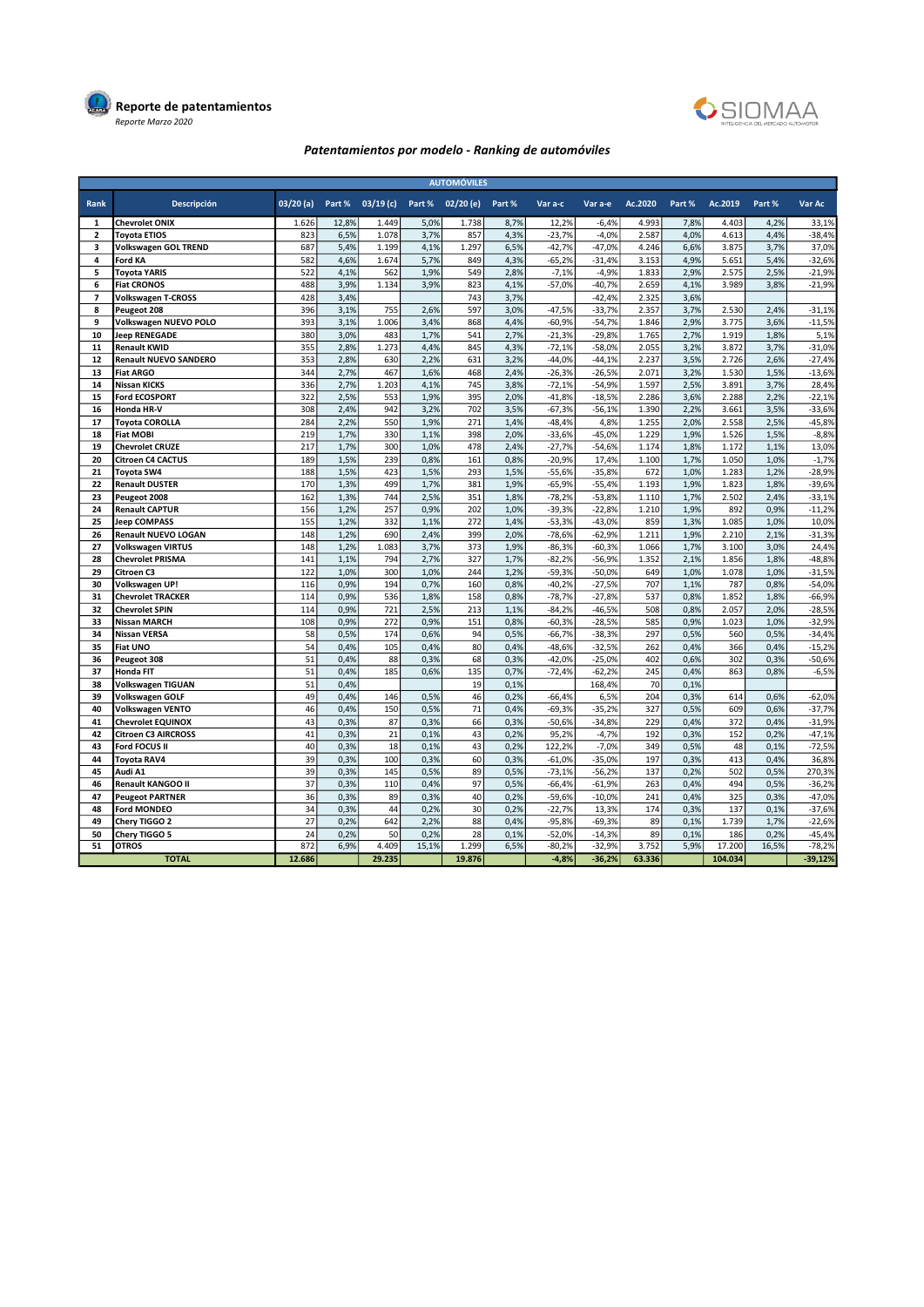



# Patentamientos por modelo - Ranking de livianos y pesados

| <b>COMERCIAL LIVIANO</b> |                             |             |        |             |        |          |        |          |          |         |        |         |        |           |
|--------------------------|-----------------------------|-------------|--------|-------------|--------|----------|--------|----------|----------|---------|--------|---------|--------|-----------|
| Rank                     | <b>Descripción</b>          | $03/20$ (a) | Part % | $03/19$ (c) | Part % | 02/20(e) | Part % | Var a-c  | Var a-e  | Ac.2020 | Part % | Ac.2019 | Part % | Var Ac    |
| 1                        | <b>Tovota HILUX</b>         | 1.136       | 28,2%  | 1.784       | 21,3%  | 1.581    | 23,8%  | $-36,3%$ | $-28,1%$ | 5.324   | 24,2%  | 6.750   | 22,1%  | $-21,1%$  |
| $\overline{2}$           | <b>Volkswagen AMAROK</b>    | 481         | 11,9%  | 1.118       | 13,3%  | 591      | 8,9%   | $-57,0%$ | $-18,6%$ | 2.463   | 11,2%  | 3.914   | 12,8%  | $-37,1%$  |
| 3                        | <b>Ford RANGER</b>          | 323         | 8,0%   | 677         | 8,1%   | 755      | 11,4%  | $-52,3%$ | $-57,2%$ | 2.442   | 11,1%  | 2.937   | 9,6%   | $-16,9%$  |
| 4                        | <b>Fiat TORO</b>            | 305         | 7,6%   | 461         | 5,5%   | 582      | 8,8%   | $-33,8%$ | $-47,6%$ | 1.981   | 9,0%   | 1.307   | 4,3%   | 51,6%     |
| 5                        | <b>Renault KANGOO II</b>    | 286         | 7,1%   | 654         | 7,8%   | 479      | 7,2%   | $-56,3%$ | $-40,3%$ | 1.340   | 6,1%   | 2.381   | 7,8%   | $-43,7%$  |
| 6                        | Chevrolet S10               | 267         | 6,6%   | 528         | 6,3%   | 220      | 3,3%   | $-49,4%$ | 21,4%    | 910     | 4,1%   | 1.689   | 5,5%   | $-46,1%$  |
| 7                        | Nissan FRONTIER             | 131         | 3,3%   | 162         | 1,9%   | 263      | 4,0%   | $-19,1%$ | $-50,2%$ | 681     | 3,1%   | 563     | 1,9%   | 21,0%     |
| 8                        | Mercedes Benz SPRINTER      | 124         | 3,1%   | 180         | 2,2%   | 138      | 2,1%   | $-31,1%$ | $-10,1%$ | 508     | 2,3%   | 656     | 2,2%   | $-22,6%$  |
| 9                        | <b>Peugeot PARTNER</b>      | 123         | 3,1%   | 221         | 2,6%   | 220      | 3,3%   | $-44,3%$ | $-44.1%$ | 643     | 2,9%   | 1.000   | 3,3%   | $-35,7%$  |
| 10                       | <b>Renault DUSTER OROCH</b> | 120         | 3,0%   | 801         | 9,6%   | 506      | 7,6%   | $-85,0%$ | $-76,3%$ | 1.754   | 8,0%   | 3.027   | 9,9%   | $-42,1%$  |
| 11                       | <b>Fiat STRADA</b>          | 112         | 2,8%   | 220         | 2,6%   | 211      | 3,2%   | $-49,1%$ | $-46,9%$ | 585     | 2,7%   | 882     | 2,9%   | $-33,7%$  |
| 12                       | <b>Ram 1500</b>             | 108         | 2,7%   | 69          | 0,8%   | 150      | 2,3%   | 56,5%    | $-28.0%$ | 437     | 2,0%   | 205     | 0.7%   | 113,2%    |
| 13                       | <b>Fiat NUEVO FIORINO</b>   | 102         | 2,5%   | 414         | 4,9%   | 231      | 3,5%   | $-75,4%$ | $-55.8%$ | 665     | 3,0%   | 1.464   | 4,8%   | $-54,6%$  |
| 14                       | <b>Citroen BERLINGO</b>     | 70          | 1,7%   | 169         | 2,0%   | 123      | 1,9%   | $-58,6%$ | $-43.1%$ | 344     | 1,6%   | 673     | 2,2%   | $-48,9%$  |
| 15                       | <b>Volkswagen SAVEIRO</b>   | 54          | 1,3%   | 273         | 3,3%   | 151      | 2,3%   | $-80,2%$ | $-64,2%$ | 559     | 2,5%   | 747     | 2,5%   | $-25,2%$  |
| 16                       | <b>Iveco DAILY</b>          | 50          | 1,2%   | 175         | 2.1%   | 69       | 1,0%   | $-71,4%$ | $-27.5%$ | 216     | 1,0%   | 547     | 1.8%   | $-60,5%$  |
| 17                       | <b>Renault NUEVO MASTER</b> | 38          | 0,9%   | 71          | 0,9%   | 29       | 0.4%   | $-46,5%$ | 31.0%    | 161     | 0.7%   | 254     | 0.8%   | $-36,6%$  |
| 18                       | Ford F-150                  | 26          | 0,6%   |             |        | 29       | 0,4%   |          | $-10.3%$ | 55      | 0,3%   |         |        |           |
| 19                       | Lifan FOISON                | 23          | 0,6%   | 31          | 0,4%   | 8        | 0,1%   | $-25,8%$ | 187.5%   | 39      | 0,2%   | 78      | 0,3%   | $-50,0%$  |
| 20                       | <b>Ford TRANSIT</b>         | 15          | 0.4%   | 26          | 0,3%   | 19       | 0,3%   | $-42.3%$ | $-21.1%$ | 61      | 0,3%   | 133     | 0.4%   | $-54,1%$  |
| 21                       | <b>Otros</b>                | 139         | 3,4%   | 354         | 4,2%   | 282      |        | $-60,7%$ | $-50,7%$ | 813     | 3,7%   | 1.275   | 4.2%   | $-36,2%$  |
|                          | <b>TOTAL</b>                | 4.033       |        | 8.388       |        | 6.637    |        | $-51,9%$ | $-39,2%$ | 21.981  |        | 30.482  |        | $-27,89%$ |

| <b>COMERCIAL PESADO</b> |                                    |             |        |                 |        |          |        |          |          |         |        |         |         |          |
|-------------------------|------------------------------------|-------------|--------|-----------------|--------|----------|--------|----------|----------|---------|--------|---------|---------|----------|
| Rank                    | <b>Descripción</b>                 | $03/20$ (a) | Part % | $03/19$ (c)     | Part % | 02/20(e) | Part % | Var a-c  | Var a-e  | Ac.2020 | Part % | Ac.2019 | Part %  | Var Ac   |
|                         | Mercedes Benz BMO 368 VERSION 1621 | 36          | 6,9%   | 5               | 0.6%   | 18       | 3.0%   | 620.0%   | 100.0%   | 150     | 6.4%   | 58      | 52,7%   | 158,6%   |
| 2                       | Mercedes Benz BMO 384              | 25          | 4,8%   | 39              | 4,6%   |          | 1.4%   | $-35,9%$ | 212.5%   | 96      | 4,1%   | 110     | 2200,0% | $-12,7%$ |
| 3                       | Scania R450                        | 22          | 4,2%   |                 |        |          | 0,8%   |          | 340.0%   | 34      | 1,5%   |         | 5,3%    | 580,0%   |
| Δ                       | Mercedes Benz ACCELO 815           | 21          | 4,0%   | 30 <sup>1</sup> | 3.6%   | 32       | 5.4%   | $-30.0%$ | $-34.4%$ | 111     | 4,8%   | 94      | 86.2%   | 18,1%    |
| 5                       | Volkswagen 17.280                  | 20          | 3,9%   | 39              | 4,6%   | 21       | 3,6%   | $-48,7%$ | $-4.8%$  | 86      | 3.7%   | 109     | 86,5%   | $-21,1%$ |
| 6                       | Mercedes Benz O-500                | 19          | 3,7%   | 56              | 6.6%   | 30       | 5,1%   | $-66.1%$ | $-36.7%$ | 102     | 4,4%   | 126     | 315.0%  | $-19,0%$ |
| $\overline{\mathbf{z}}$ | <b>Iveco 170E28</b>                | 19          | 3.7%   | 10              | 1,2%   | 31       | 5,2%   | 90.0%    | $-38.7%$ | 81      | 3.5%   | 40      | 1333.3% | 102,5%   |
| 8                       | Scania P440                        | 17          | 3,3%   | 3               | 0,4%   | 10       | 1,7%   | 466.7%   | 70.0%    | 29      | 1,2%   | з       | 4,6%    | 866,7%   |
| 9                       | Agrale MT 17.0                     | 16          | 3,1%   | 17              | 2,0%   | 10       | 1,7%   | $-5.9%$  | 60.0%    | 91      | 3.9%   | 65      |         | 40,0%    |
| 10                      | Scania P410                        | 16          | 3,1%   |                 |        |          | 0.5%   |          | 433.3%   | 43      | 1.8%   | 0       | 0.0%    |          |
| 11                      | Iveco 450 C 33                     | 14          | 2,7%   | 12              | 1.4%   | 14       | 2,4%   | 16.7%    | 0.0%     | 42      | 1,8%   | 47      | 43.1%   | $-10,6%$ |
| 12                      | Mercedes Benz ATEGO 1726           | 12          | 2,3%   | 35              | 4.1%   | 24       | 4.1%   | $-65.7%$ | $-50.0%$ | 73      | 3.1%   | 109     | 73.2%   | $-33,0%$ |
| 13                      | Ford CARGO 1723                    | 12          | 2,3%   | 37              | 4,4%   | 10       | 1,7%   | $-67,6%$ | 20.0%    | 25      | 1,1%   | 149     | 298.0%  | $-83,2%$ |
| 14                      | Mercedes Benz ATEGO 1721           | 10          | 1,9%   | 19              | 2,3%   | 13       | 2,2%   | $-47.4%$ | $-23,1%$ | 54      | 2,3%   | 50      | 625.0%  | 8,0%     |
| 15                      | Scania/Marcopolo K440              | 10          | 1,9%   |                 |        |          | 0,0%   |          |          | 15      | 0.6%   | 8       | 16.0%   | 87,5%    |
| 16                      | Mercedes Benz ACCELO 1016          | 9           | 1,7%   | 21              | 2,5%   | 15       | 2,5%   | $-57,1%$ | $-40,0%$ | 49      | 2,1%   | 50      | 384.6%  | $-2,0%$  |
| 17                      | Volkswagen DELIVERY 9.170          | 9           | 1.7%   | 4               | 0.5%   |          | 0.7%   | 125,0%   | 125.0%   | 22      | 0,9%   | 13      |         | 69,2%    |
| 18                      | Mercedes Benz 958 ATEGO 1726       | 9           | 1,7%   |                 |        |          | 0,2%   |          | 800,0%   | 20      | 0,9%   | 0       | 0,0%    |          |
| 19                      | Iveco 260 E 30                     | 8           | 1,5%   | 14              | 1,7%   |          | 0.7%   | $-42,9%$ | 100,0%   | 19      | 0,8%   | 27      | 122,7%  | $-29,6%$ |
| 20                      | Iveco 170E28T                      | 8           | 1,5%   | $\overline{7}$  | 0,8%   |          | 1,0%   | 14,3%    | 33,3%    | 17      | 0,7%   | 22      | 1,2%    | $-22,7%$ |
| 21                      | <b>Otros</b>                       | 208         | 40,0%  | 30 <sup>1</sup> | 7.9%   | 333      |        | 593,3%   | $-37,5%$ | 1.180   | 50.4%  | 1.853   | 63.1%   | $-36,3%$ |
|                         | <b>TOTAL</b>                       | 520         |        | 378             |        | 592      |        | 37.6%    | $-12.2%$ | 2.339   |        | 2.938   |         | $-5,30%$ |